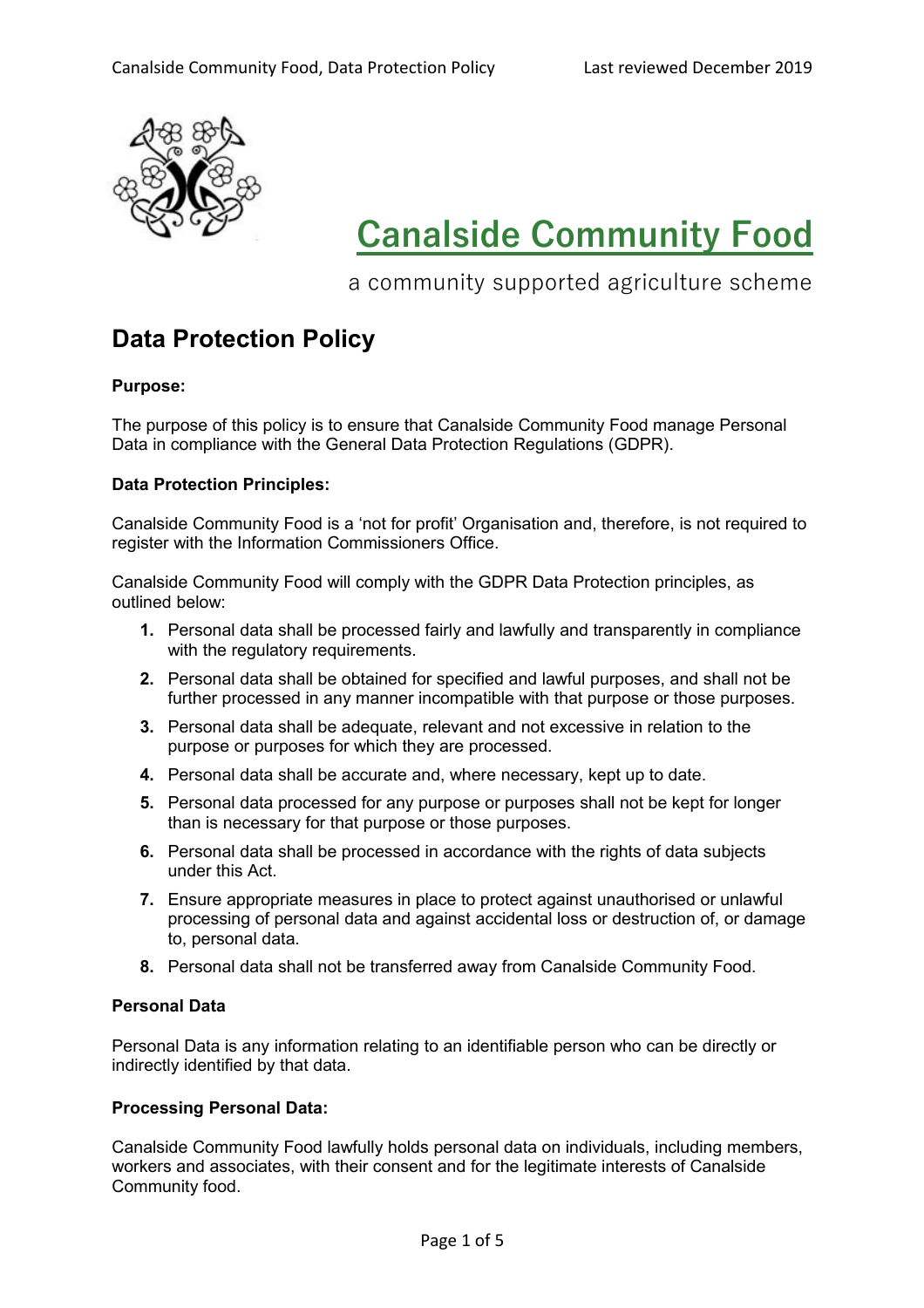The personal data is held as a necessary requirement for the effective functioning of this community Organisation.

#### **Sensitive Personal Data:**

Sensitive Personal Data relates to information such as gender, race, religion, sexual orientation, criminal convictions and medical information. There may be occasions where Canalside Community Food needs to process sensitive personal information; this will only be completed with the consent of the data subject and for the legitimate interests of the effective and safe functioning of the scheme.

# **Photographs:**

As would be reasonably expected of a community membership scheme, photographs will be taken for internal and external publicity purposes. Photographs will only be taken, on behalf of Canalside Community Food, with the knowledge of the subjects photographed. Canalside will only use a first name against a subject's image, unless explicit consent is given to using a full name. No photographs of children will be taken without the consent of their accompanying adult.

Any individual, at any time, can request that they do not appear in a photograph, that a photograph is not used, or that no name is linked to the photograph.

#### **Individual Rights:**

GDPR provides that any person that Canalside Community Food holds data on has a number of explicit rights.

These include:

- The right to be informed
- The right of access
- The right of rectification
- The right to erasure
- The right to restrict processing

#### **Data Access**:

Any data subject can make a request relating to their personal data by putting their request in writing to the Data Protection Controller (as determined by the Canalside Steering Group), via the Canalside Administration. Canalside will respond to any such requests as soon as reasonably practicable, and in any case within one calendar month.

#### **Accuracy of Data**

Canalside Community Food will endeavour to ensure that all personal data held is accurate. Data subjects must notify Canalside of any changes to their personal Data to ensure that data records are kept as accurate as possible. **Privacy notice**

Where personal data is being initially collected, or used for a further purpose, then data subjects will be informed through a privacy notice how Canalside will use their personal data. A copy of the privacy notice can be found at Appendix 1.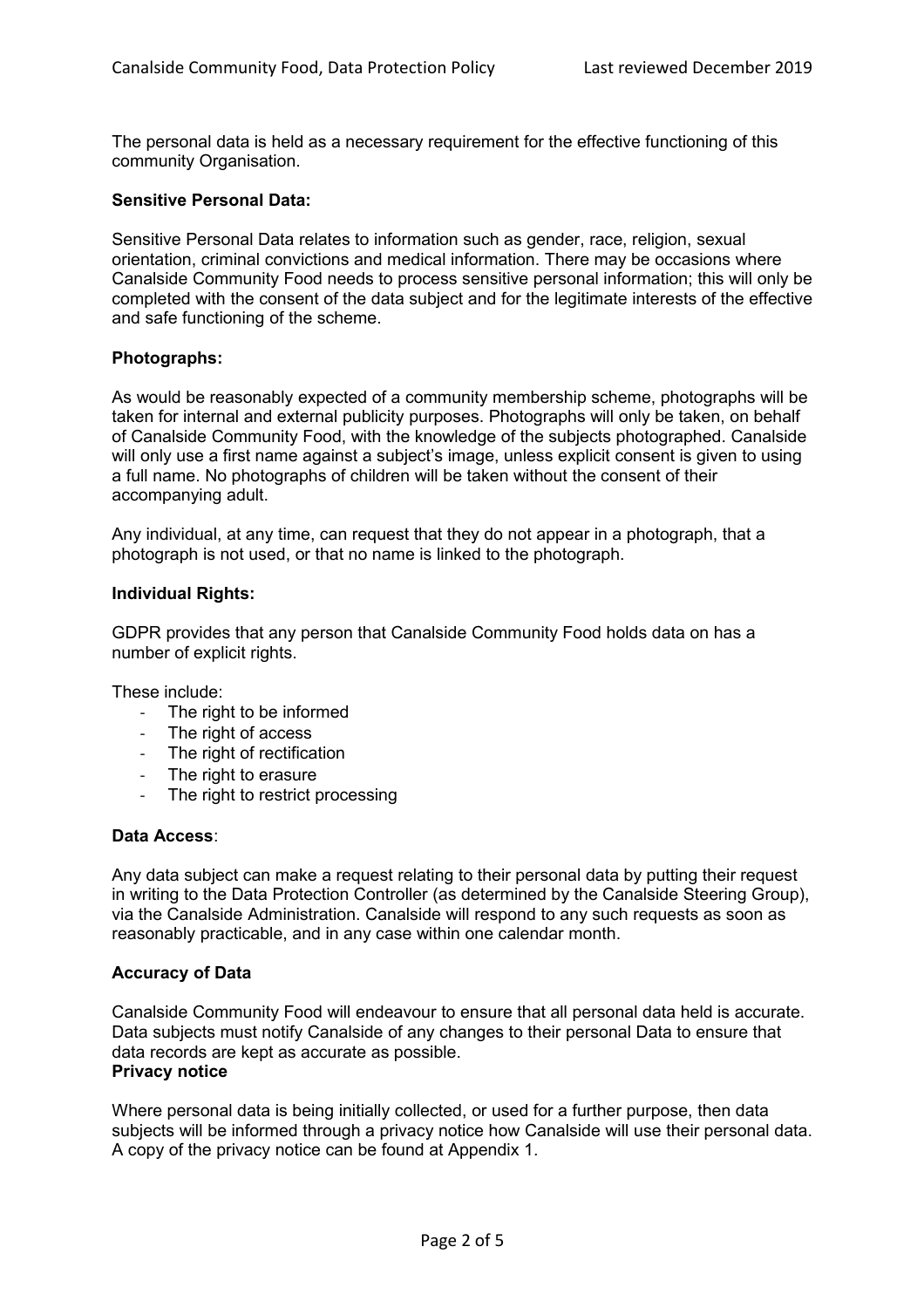#### **Security of Data**

Canalside Community Food manages the data required for the effective functioning of the scheme both physically and online.

An information asset register and risk assessment is completed and subject to review to ensure that effective and proportionate security measures are in place to adequately protect all the personal data held, and to minimise the risk of a data breach. Any future activity relating to data will be designed to protect data by default.

#### **Retention of Data**

Personal data will be held for no longer than is necessary for Canalside Community Food to function effectively and to meet the legal and statutory obligations placed upon it.

#### **Destruction of Data**

All personal data held by Canalside is subject of regular review and will be destroyed when the requirement to hold it is no longer fulfilled. The data will be destroyed in a secure manner.

#### **Data Breach**

In the event of an identified or suspected breach of personal Data held by Canalside Community food, either accidental or unlawful, the response plan detailed at Appendix 2 of this policy will be followed.

The primary objective following a data breach will be to minimise any potential impact to individuals as a result.

#### **Responsibility**

Canalside is a community based not for profit organisation. It is the responsibility of everyone connected to Canalside to respect and protect the personal data and privacy of others.

#### **Additional Information**:

Futher detailed information, guidance and advice on all aspects of data protection can be found on the on the Information Commissioners Office website: www.ico.org.uk

Any queries concerning this policy should be addressed to the Canalside Steering **Committee.** 

Author: M. Lloyd Originally owned and approved by Canalside Community Steering Group on: 18<sup>th</sup> April 2018 To take effect from: 25<sup>th</sup> May 2018

Last reviewed on  $14<sup>th</sup>$  December 2019 by Martin Lloyd, on behalf of the steering committee

#### **To be reviewed December 2020**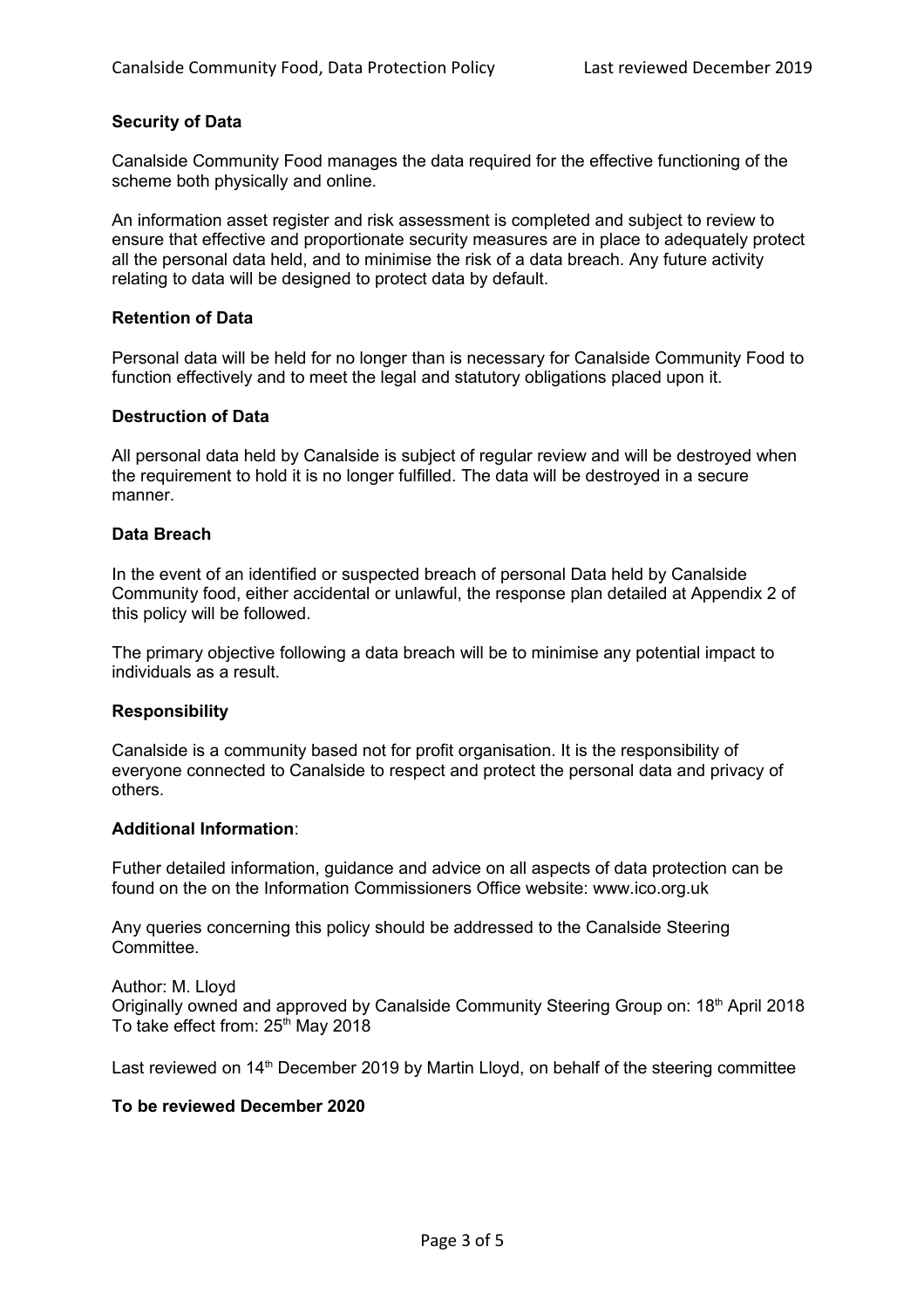# **Appendix 1 - PRIVACY NOTICE**

# **Your information:**

- At Canalside Community Food we take your data privacy seriously.
- We only hold the personal data that you have provided to us, with your consent, and as a necessary requirement for the effective functioning of our Community Organisation. This will include your name and address and contact information, as well as, where appropriate, your payment information. We will not collect any personal data from you that we do not need.
- We do not share your information with any third parties or use your information for any purpose other than that required for the running of Canalside Community Food.
- Any personal information that you have provided to us is retained securely and only accessible to those members of the Canalside Steering Group that require it to discharge their responsibilities.
- We have a Data Protection regime in place, underpinned by a Data Protection Policy. The policy includes how we manage publicity photographs. A copy of the policy is available on the website and in the 'Policies' folder in the collection space at the farm.
- We will retain your personal information for the minimum period required by UK Law, after which your information will be securely destroyed.

# **Your rights:**

- If at any point you believe your information being held by Canalside is incorrect or you wish to see the information, have it deleted or amended or have any queries, concerns or complaints about your data please do not hesitate to get in touch with Canalside Community Food administrator at [mail@canalsidecommunityfood.org.uk](mailto:mail@canalsidecommunityfood.org.uk) and the matter will be investigated.
- As a 'not for profit' organisation Canalside Community Food is not required to register with the Information Commissioners Office. However, if you are not satisfied with our response to a complaint or believe we are not acting in accordance with the law you can complain to the Information Commissioners Office.